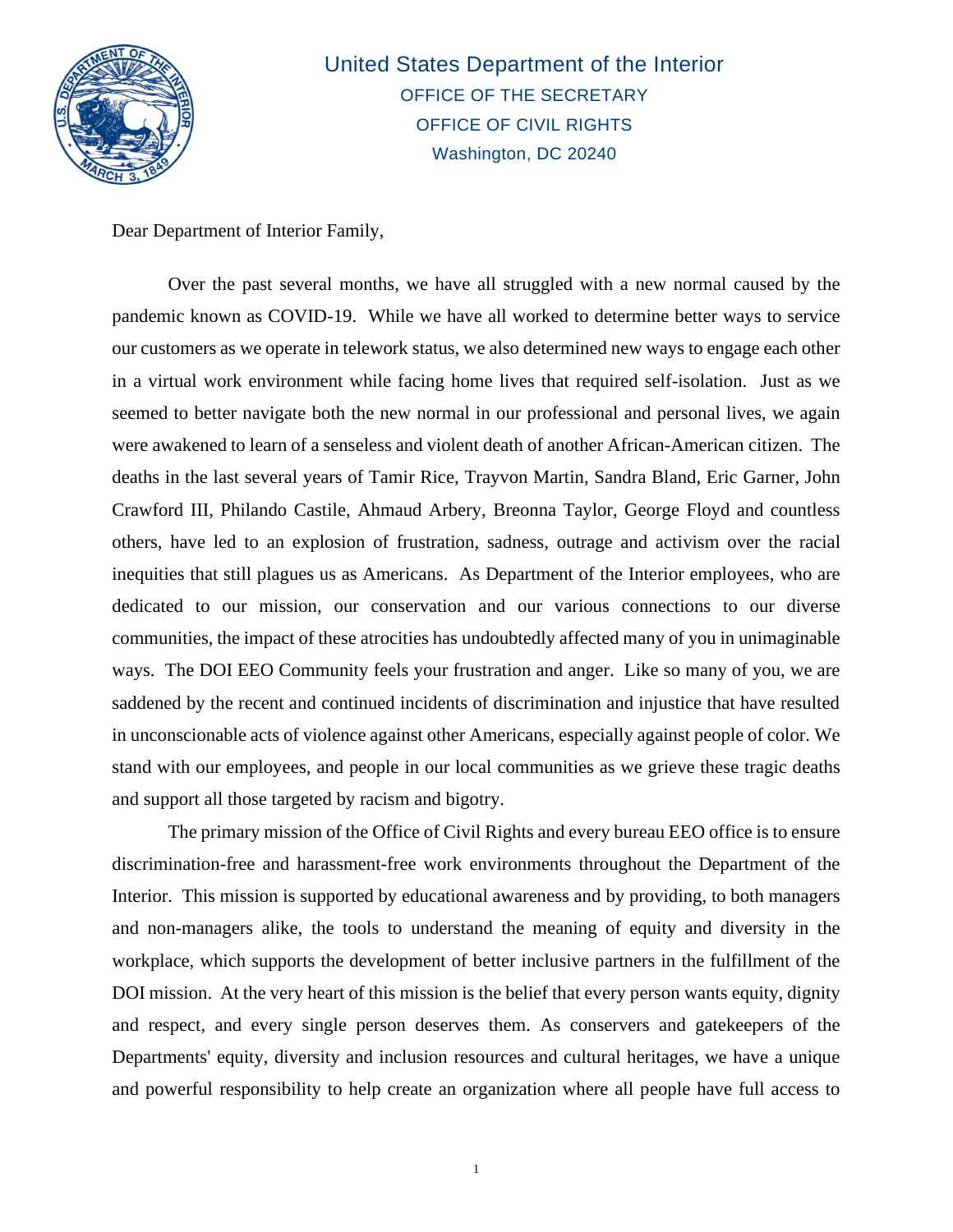selection, opportunity and development in an inclusive environment. For the DOI EEO Community, this means we will stay focused on our mission to ensure discrimination-free and harassment-free work environments through education and awareness, while doing our part to foster social justice by providing our employees, both managers and non-managers alike, with the support they need during this difficult time. This also includes doing more in the communities where we all live and work to bring unity, support, guidance, and direction.

Although this is just the beginning of a continued commitment, we want to share with you some of the steps we have already taken in partnership with organizational leaders in each of the Bureaus and the Office of the Secretary to support our employees and contractors through this difficult time in our Nation:

1. We have secured trained professionals skilled in facilitating crucial conversations around the topics of race, relationships, and restoring broken and or disjointed trust. While we encourage you to have spontaneous discussions to hear the concerns of your colleagues, the DOI EEO Community is creating training and facilitation spaces to support positive outcomes of understanding and levels of respect that result in restoration and conscious decisions to accept and include people who are different.

To continue the Department's progression to a model work environment, which is free from discrimination and harassment, we must create opportunities to learn and listen with greater understanding, commitments to one another, appreciation of another's differences, and a firm belief that the values, knowledge, skills, and life experiences that each employee possesses is valuable and necessary to the success of this Nation and the DOI mission.

2. We will continue to uphold the tenets of Civil Rights laws and provide all individuals with the tools needed to become competent and effective in working in a diverse workplace, build great teams, and to help the Department of the Interior succeed in business, all while valuing differences. Therefore, while our Nation is at the forefront of addressing and mitigating issues around inequality, the mission of the DOI EEO Community remains the same. Dr. Martin Luther King said it best when he said, "the moral arc of the universe is long, but it bends towards justice."

In the meantime, please know that the DOI EEO Community values and supports each of you. If you are feeling distraught, wondering how to help, or worried you might accidentally say the wrong thing, the DOI EEO Community has information and resources, as EEO and Diversity subject matter experts, to aid you in increasing understanding and minimizing bias. Additionally,